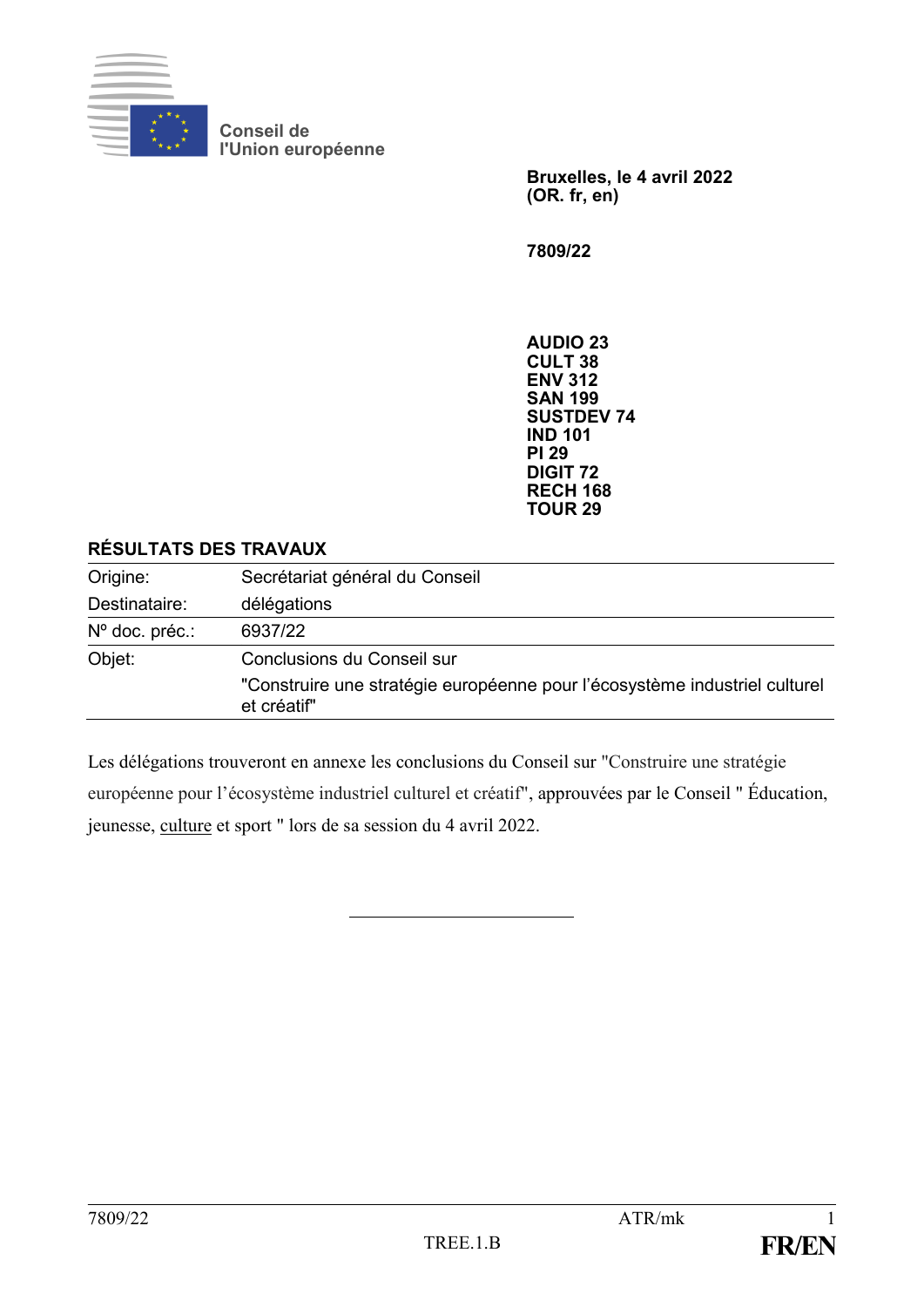#### **Council Conclusions**

**on** 

### **Building a European Strategy for the Cultural and Creative Industries Ecosystem**

## THE COUNCIL OF THE EUROPEAN UNION,

#### *RECALLING*:

- 1. The fundamental role that culture and freedom of creation play for the European Union and its citizens in the strengthening of our democracies and values, in the development of our imaginations, in the prosperity of our societies, in the vitality of our local areas, in the quality of our living environment, and in the wellbeing of individuals;
- 2. The crucial role that the cultural and creative sectors and industries (CCSI), also referred to as the cultural and creative industries ecosystem (CCIE), play in elaborating a common heritage, common references and tomorrow's culture, which are essential to the continuous blossoming of European cultural diversity, while bearing in mind that CCSI constitute a very diverse group with different priorities and conditions;
- 3. The scope of the CCIE, as defined in the Annual Single Market Report  $2021<sup>1</sup>$ , which takes stock of the 14 industrial ecosystems identified by the Commission services in connection with the 2020 New Industrial Strategy<sup>2</sup> and in numerous relevant documents referred to in the Annex;

 $\mathbf{1}$ **<sup>1</sup>** Commission Staff Working Document 2010 SWD (2021) 351final, pp 98-104 "*The CCIs are a varied group. The biggest industries are audiovisual (TV, videogames, VOD, cinema, VR/AR), music, books and press publishing, advertising, cultural heritage (museums, historical sites), performance (theatre, dance) and visual arts*." This wide definition builds on the UNESCO Framework for Cultural Statistics, 2009, the European Commission Green Paper "Unlocking the potential of cultural and creative industries", and on the Creative Europe Regulation.

<sup>&</sup>lt;sup>2</sup> Communication "Updating the 2020 New Industrial Strategy: Building a stronger Single Market for Europe's recovery" C(2021)350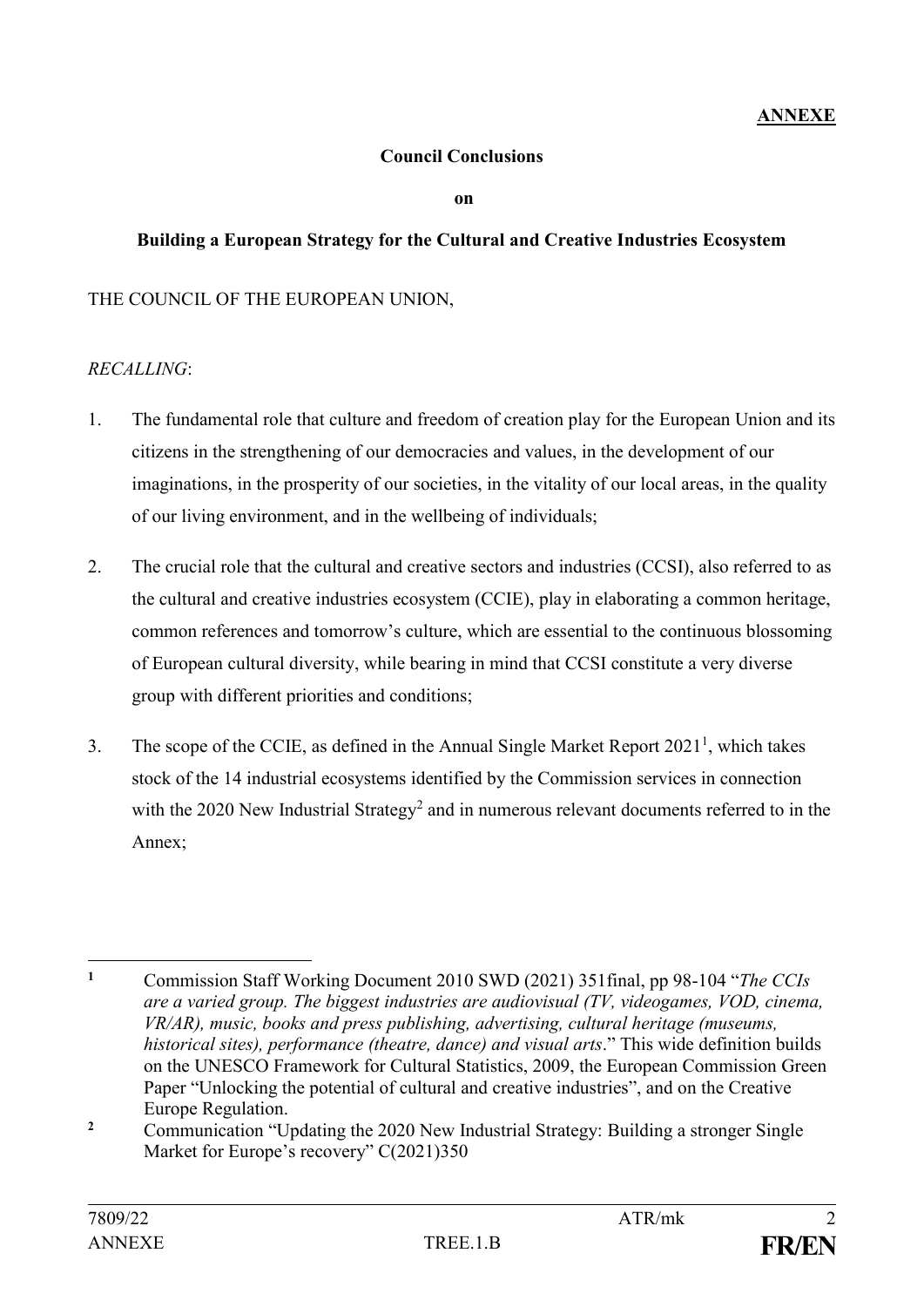- 4. The economic weight of the CCIE, which in 2019 was assessed at 3.95% of EU value added (EUR 477 billion), with 8.02 million people employed in the sector and 1.2 million firms, 99.9% of which are small and medium enterprises  $(SMEs)<sup>3</sup>$ ;
- 5. The considerable impact of the COVID-19 pandemic on the cultural and creative economy and the need to keep reinforcing the CCIE's resilience and the twin transition (green and digital) within the European Union, in order to complement the impact of the European Recovery and Resilience Facility and enable its full potential as a driver for economic growth and jobs and the EU's global competitiveness;

## *UNDERLINES THAT:*

- 6. In addition to its short-term impact, the current COVID-19 pandemic crisis highlighted the structural challenges and opportunities common to the entire CCIE. These encompass *inter alia* the digital transformation of design methods and uses; the strong competition from and integration of large global players; the need to consolidate schemes and diversify sources to finance creation, the production and dissemination of works to ensure the sustainability of business models; the need for insurance schemes adapted to the specificities of the CCSI; and the need to accompany fast-changing audience demand and to support innovation uptake;
- 7. Other challenges and opportunities for the CCIE are the implementation of the green transition; the contribution to equality and diversity; the role CCSI play at regional and local level, notably in social cohesion, local economies, attracting quality tourism to Europe and boosting the vitality of rural and urban areas; and the role CCSI play in external relations, notably in fostering economic and social development, promoting peace and stability and upholding an ambitious intellectual property agenda;

 $\overline{\mathbf{3}}$ **<sup>3</sup>** Commission Staff Working Document 2010 SWD (2021) 351final, pp 98-104 (https://ec.europa.eu/info/sites/default/files/swd-annual-single-market-report-2021\_en.pdf).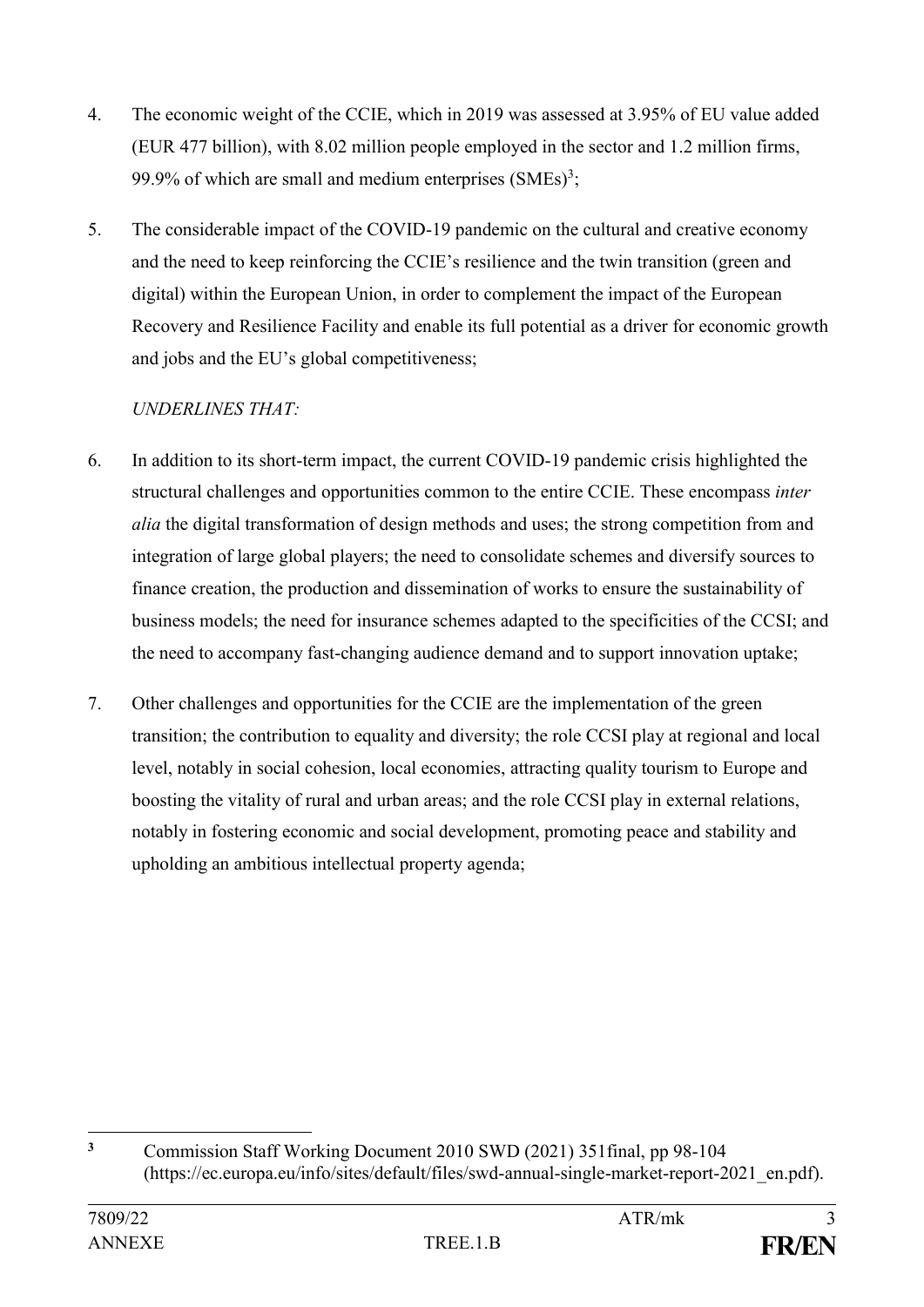- 8. In order to preserve cultural heritage, promote access to it and to keep on creating, producing and distributing new and original works that contribute to cultural diversity, it is important to examine, closely with the sector, how to define, safeguard and promote our strategic cultural assets. Strategic cultural assets encompass *inter alia* capacities for the independent creation, production, distribution and showcasing of cultural content and works, including their tangible and intangible property, for example the property of catalogues or studios (film, television or art studios), which are often supported by public funding;
- 9. A strong, dynamic, diverse, competitive, innovative, viable and independent European CCIE that is fit for the digital era, as well as experimentation, is essential for promoting cultural and linguistic diversity for the benefit of all audiences. Its independence lies in the decisionmaking autonomy of CCIE enterprises, which are mostly SMEs, in particular as regards their main artistic and financial choices;
- 10. It is essential to stimulate the creation and growth of strong and competitive European cultural and creative enterprises of all sizes that are able to compete with global players in general, and in particular in markets where the EU has a competitive advantage, and in emerging new markets such as augmented and virtual reality (AR/VR), video games or artificial intelligence, for example when it is used to support production and access to cultural and creative works;
- 11. While the emergence of global digital players, acting as gatekeepers in the digital market, might bring with it financial and creative opportunities for the sector, it can also challenge both the financing of European creation and cultural and linguistic diversity;
- 12. It is therefore urgent for the European Union to reinforce European cultural wealth and diversity through a strategy applicable to all CCSIs which fosters European creativity and diversity of cultural expression.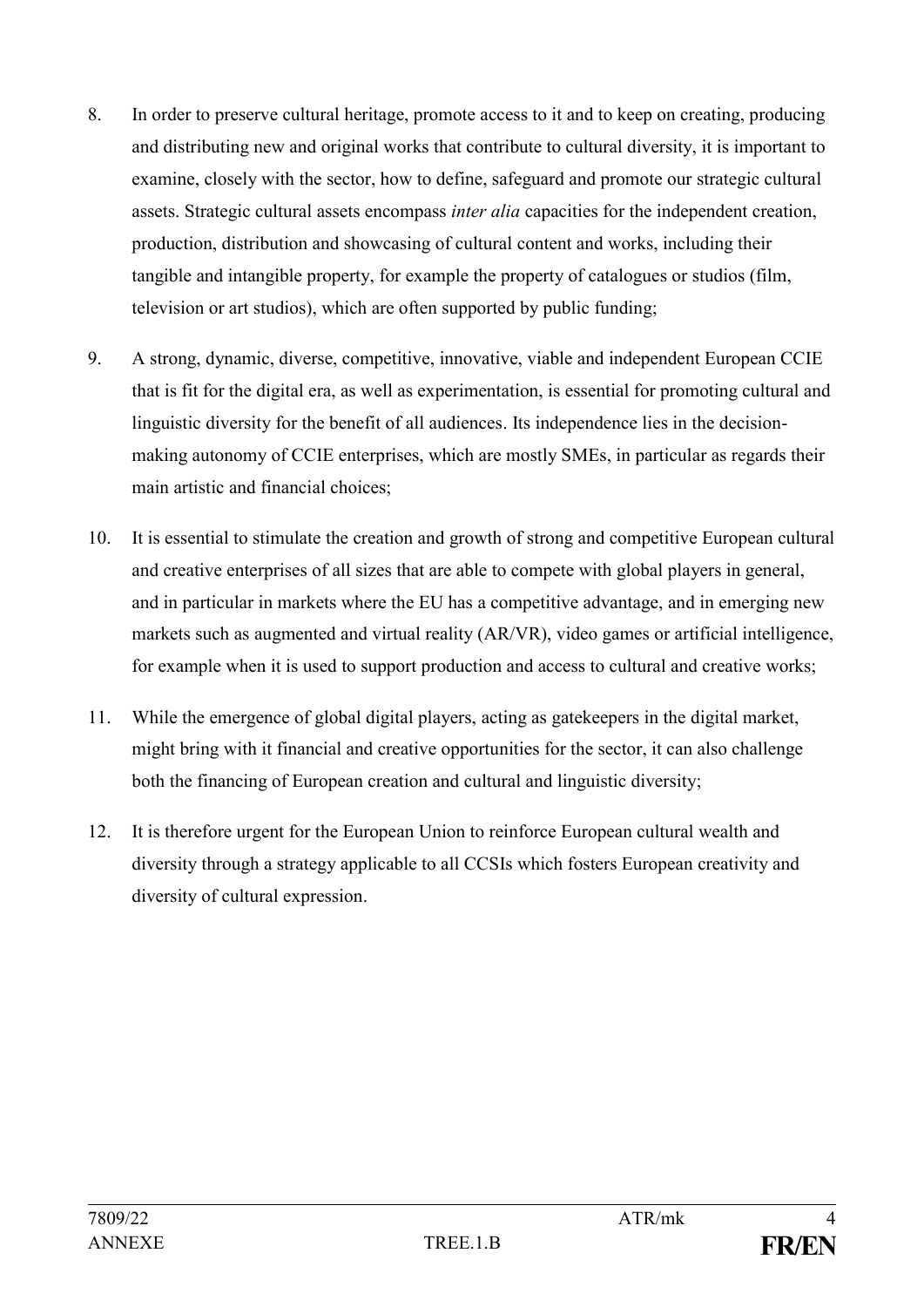## *INVITES THE MEMBER STATES TO:*

- 13. Launch consultations with relevant professionals on common challenges and opportunities available to CCSIs, notably regarding measures and investments accelerating the twin transitions and sustainable recovery;
- 14. Share their experiences and good practices with regard to the implementation of effective cultural policies supporting and solving specific problematic areas of the CCIE at national, regional and local level, and promote effective ways to address the needs of the CCIE in other policy areas;
- 15. Promote regular cultural cooperation notably in border regions that face common challenges, e.g. the loss of traditional industries or skills, *inter alia* by fostering dialogue with relevant stakeholders;
- 16. Stimulate research on and by the CCIE to encourage the emergence and deployment of research and development (R&D) projects that strengthen their innovation uptake, skills and competitive position, and to complement ongoing projects, notably with the support of Horizon Europe and the Knowledge and Innovation Community (KIC) of the European Institute of Innovation and Technology (EIT);
- 17. Support independent enterprises in the CCIE, in particular with regard to their ability to structure themselves, to finance and disseminate original works, to maintain and develop their business models and to preserve and reinforce their assets and their education and training models, as well as their technological, environmental and social innovation;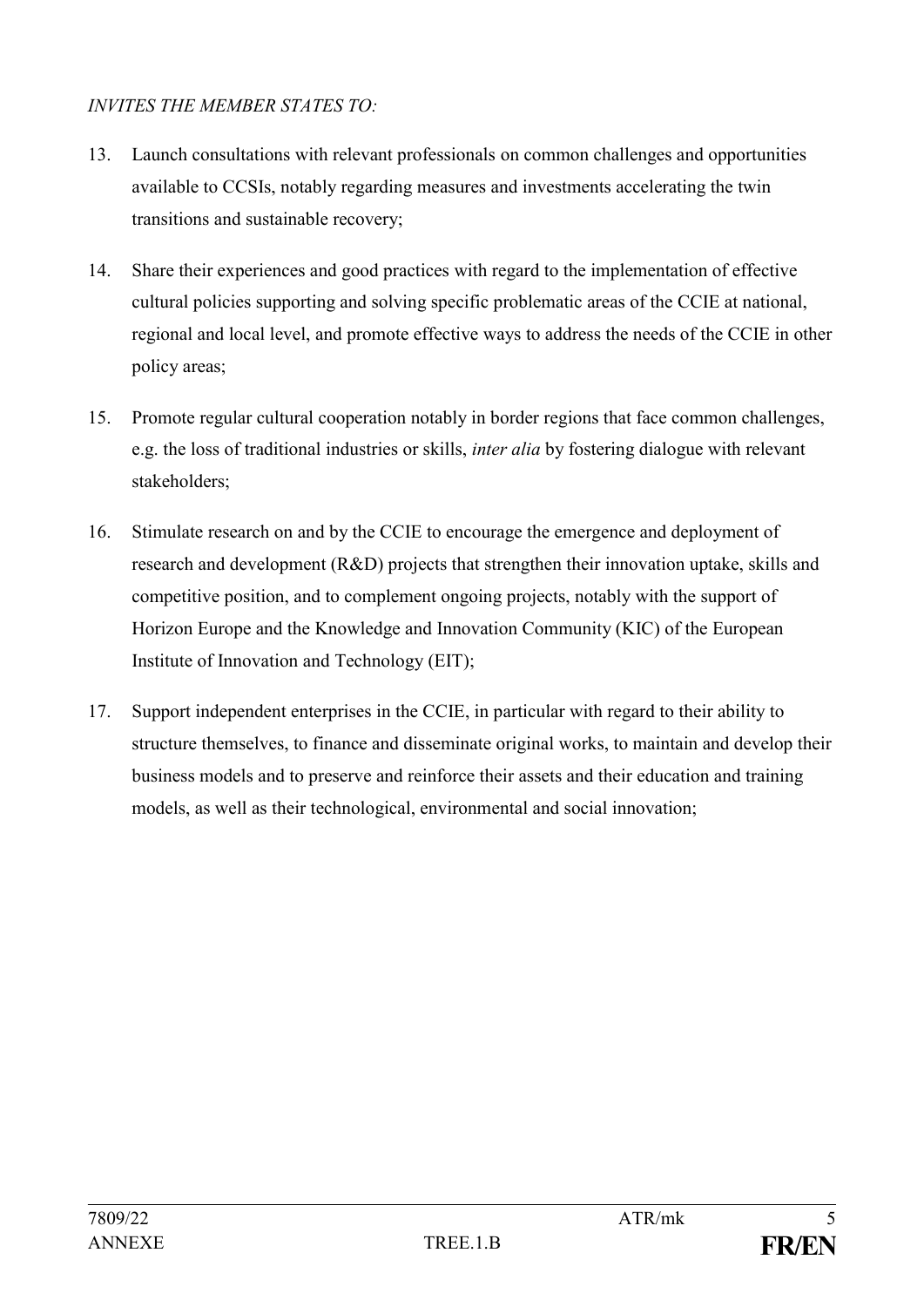18. Make full use of the new developments in the revised Audiovisual Media Services Directive (AVMSD), by fostering the effective promotion and prominence of European works by audiovisual media service providers, and by considering the benefits of the option granted by the AVMSD to Member States to require a financial contribution, in order to ensure the vitality of European production, the visibility of works, and the dissemination thereof across Europe.

# *INVITES MEMBER STATES AND THE COMMISSION, WITHIN THEIR RESPECTIVE AREAS OF COMPETENCE AND IN LINE WITH THE PRINCIPLE OF SUBSIDIARITY, TO:*

19. Implement the hereby defined CCIE European Strategy, under the coordination of the European Commission, in close cooperation with the Member States, building on the EU initiatives and funding programmes in order to exploit as many synergies as possible, and focusing on the following priorities:

## I. IMPROVING EUROPEAN CCIE ENTERPRISES' ACCESS TO FUNDING:

- 20. Facilitate access to information on available European funding to CCIE enterprises by merging the CultureEU funding guide and the interactive mapping tool for audiovisual and news media developed by the Commission in order to have a single multilingual digital portal listing the various possible funding opportunities for the entire CCIE;
- 21. Facilitate access for CCIE enterprises, in particular independent companies, including the smallest ones, to public and private funding schemes, loans, guarantees, risk capital solutions and equity finance, taking into account the specificities of these businesses, and simplifying procedures;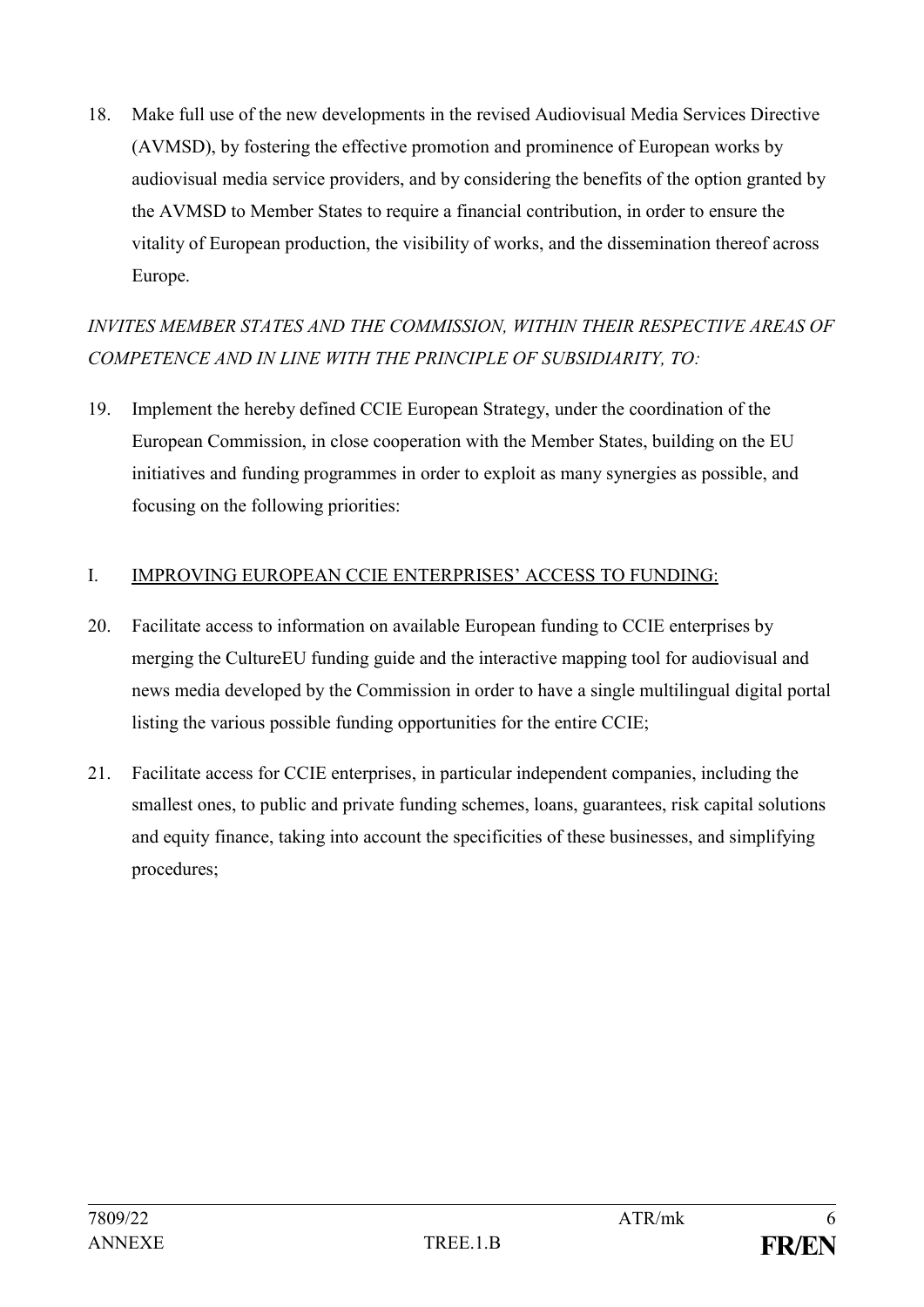- 22. Contribute to consolidation and growth potential of SMEs in the CCIE, for example leaning on the new Media Invest equity platform for the audiovisual industry, so as to encourage the development of innovative solutions and to enable European SMEs to operate across the Union and beyond;
- 23. Continue facilitating the leverage effect of public aid and the competitiveness of CCIE enterprises through a review of the application of state aid rules before the end of 2023, including, where appropriate, the state aid General Block Exemption Regulation (GBER), enabling the relevance and the need for adaptation regarding cultural and audiovisual sectors such as press, video games, theatre, studios and music to be taken into consideration;

## SPURRING SKILLS DEVELOPMENT AND ENHANCEMENT, EDUCATION AND TRAINING, INCLUDING:

- 24. Launching a stock-taking study<sup>4</sup> on new professions and skills needed for digital transition in order to guarantee and promote cultural diversity, and elaborate recommendations on skills that are efficient, diversity and equality-friendly, and adapted to the digital world and to the new competitive constraints such as the discoverability issues. The study should build on actions carried out under the EU Pact for Skills, and where appropriate, on the input from structures such as the European Audiovisual Observatory or Europeana;
- 25. Launching a regular forum on European cultural and creative entrepreneurship, building on existing initiatives, aimed at fostering the dissemination of best practices, networking and sharing ideas on current topics and sector developments;
- 26. Developing training actions and green tools to tackle the environmental challenges for different CCIE players, and foster exchanges of best practices, in particular in association with the EU Pact for Skills.

<sup>&</sup>lt;u>.</u> **<sup>4</sup>** To be prepared by the European Commission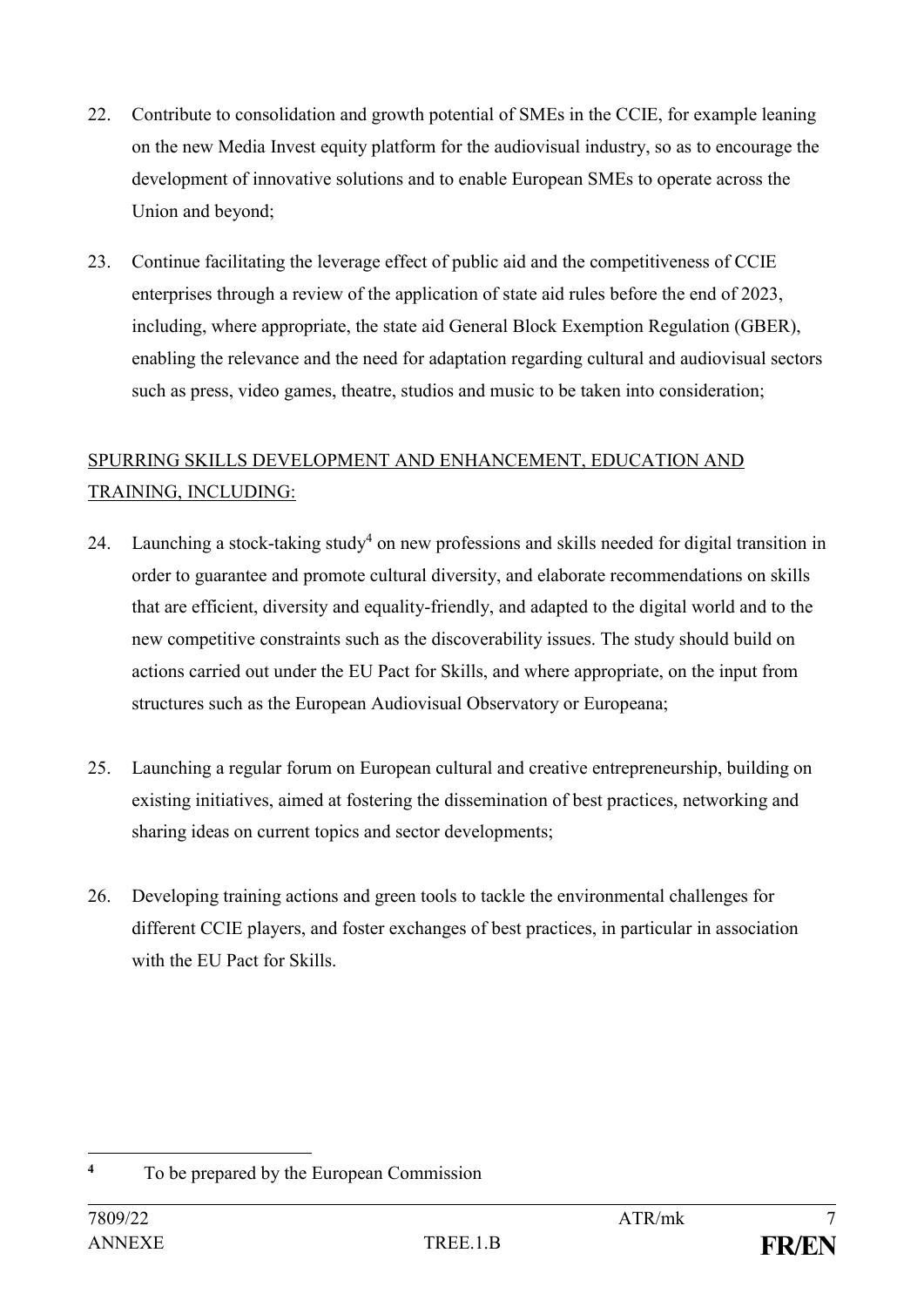# MAINTAINING AND REAFFIRMING EUROPEAN CULTURAL WEALTH AND DIVERSITY IN THE DIGITAL ERA, INCLUDING:

- 27. Strengthening European strategic cultural assets and their strategic autonomy to ensure effective access for European and global audiences to the diversity of cultural expression in Europe which reflects EU values and to support the European CCIE in maintaining and strengthening its competitive edge;
- 28. Protecting holders of copyright and related rights and ensuring fair remuneration and value sharing from the European content development stage, whilst guaranteeing transparency on operational data, notably on the use and success of works and other protected subject matters;
- 29. Continuing to foster creativity and the independent production of European works by providing a favourable framework for enterprises within which to efficiently manage their intellectual property rights, particularly copyright and related rights, and their intangible assets, for example by promoting a copyright data infrastructure fit for the digital age. In that perspective, particular regard should be given in the audiovisual sector to co-productions and to the territoriality of rights, which are key to the sustainable financing of the sector and to distribution strategies;
- 30. Building on existing EU initiatives (e.g. Start-up Europe Club, Creative Business Cup, Enterprise Europe Network, European Digital Innovation Hubs) through accelerator programmes, which could take the form of training programmes, consultancy and networking to boost innovative start-ups in the CCIE amongst high-potential European SMEs;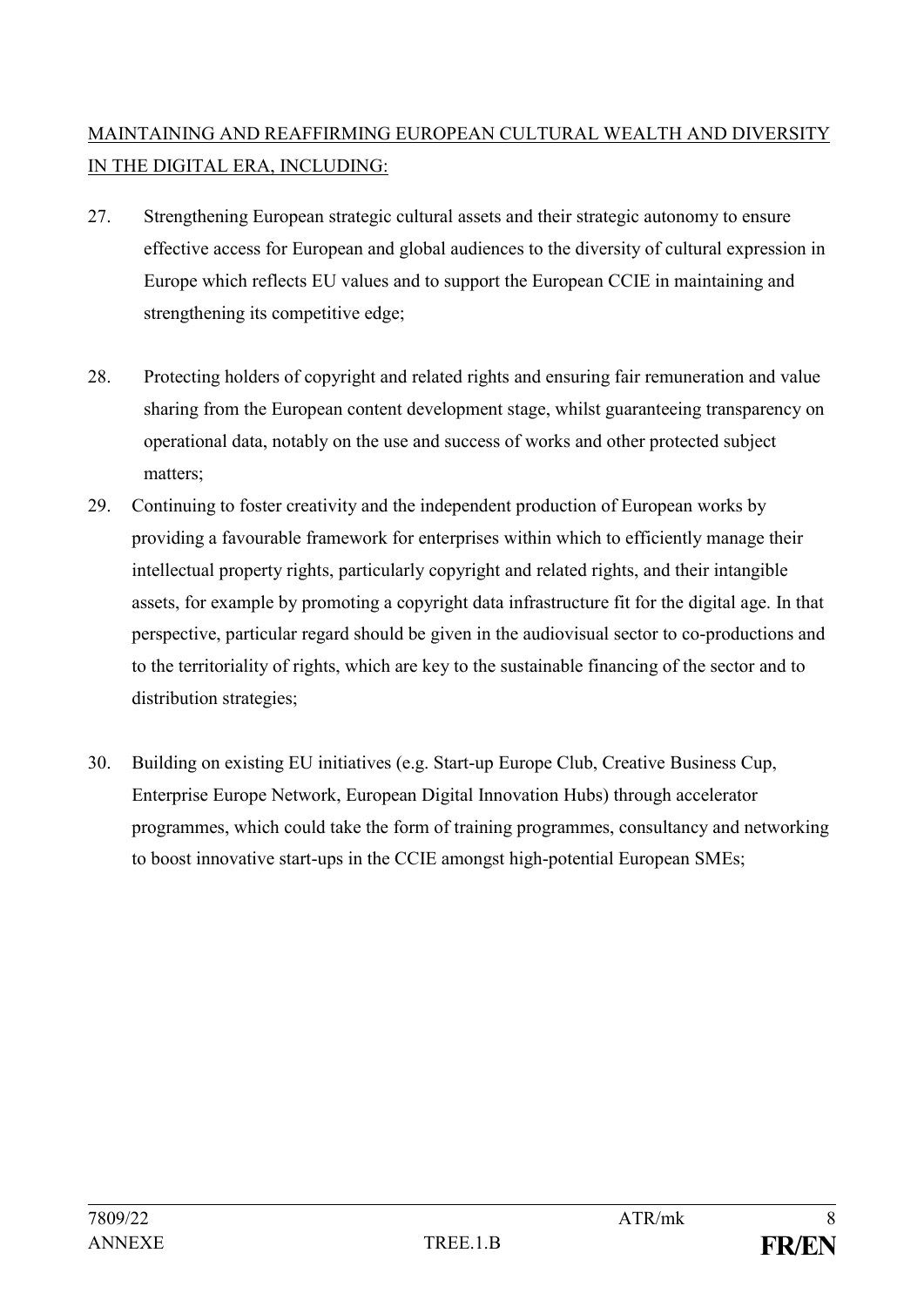- 31. Disseminating and promoting the most recent technological breakthroughs in the CCIE, in particular on the basis of the work of the upcoming KIC on CCIs; in that respect, promoting responsible and ethical data governance, notably privacy by design, and the use of technologies in the efforts for the further construction of European digital sovereignty;
- 32. Launching a European innovation competition, building on existing initiatives such as the European Innovation Council and the upcoming KIC on CCIs, in order to promote projects in the CCIE that make full use of structuring technologies by producing close-to-market and innovative disruptive solutions (AR/VR, big data, artificial intelligence, blockchain, holochain, 3D technologies, modelling, digital mock-ups, metaverse, etc.);
- 33. Facilitating the take-up of these technologies for all groups of people, particularly for those with limited access to digital technology and persons with disabilities, notably by promoting digital skills and media literacy, with due consideration of the specific rights and needs of children and youth;
- 34. Promoting strategic approaches on the online discoverability of European cultural content in all official EU languages, and in particular of independent works, building where appropriate on strong synergies with Europeana, Agorateka<sup>5</sup>, the ERGA<sup>6</sup>, Eurimages<sup>7</sup> and the European Audiovisual Observatory, and in the upcoming data space for cultural heritage;

<sup>1</sup> <sup>5</sup> The European Online Content Portal :<https://agorateka.eu/><br><sup>6</sup> European Regulators Group for Audiovisual Media Service

<sup>&</sup>lt;sup>6</sup> European Regulators Group for Audiovisual Media Services<br><sup>7</sup> The cultural support find of the Council of Europe: https://w

**<sup>7</sup>** The cultural support fund of the Council of Europe:<https://www.coe.int/en/web/eurimages>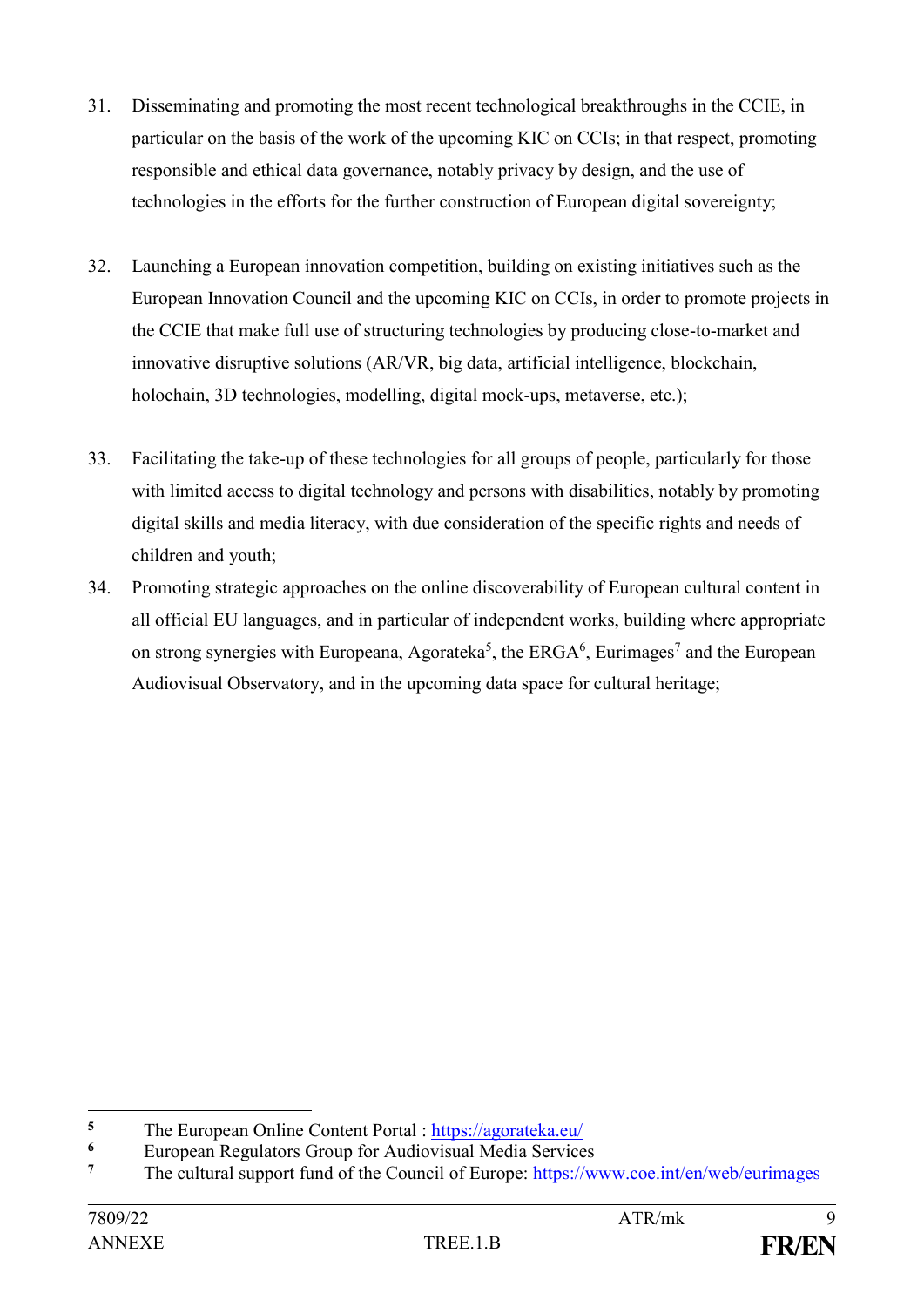35. Such initiatives would aim at providing a framework for regular professional exchanges (e.g. in a European Discoverability Forum); launching studies mapping existing practices and expectations relating to discoverability for all CCSI; developing a better understanding of the role of recommendation algorithms in promoting European works and reflecting on their transparency; and if appropriate proposing courses of action notably on standardisation, the provision of metadata, interoperability, and tools to facilitate audience access;

## STRENGTHENING EXPORTS BY CCIE ENTERPRISES, INCLUDING:

- 36. Stimulating initiatives to strengthen the capacities of European companies for operating in the external market, such as European immersion schemes or other promotional projects implemented through Creative Europe that could support their export strategies and strengthen their establishment in high-potential markets;
- 37. Supporting the participation of CCIE enterprises at important sectoral events, such as fairs and trade shows, building on existing initiatives at national or regional level, for example through targeted cross-border cooperation or a network approach;
- 38. Promoting partnership and cooperation opportunities between European cultural and creative industries and those from emerging countries, leaning on EU partnership and development instruments;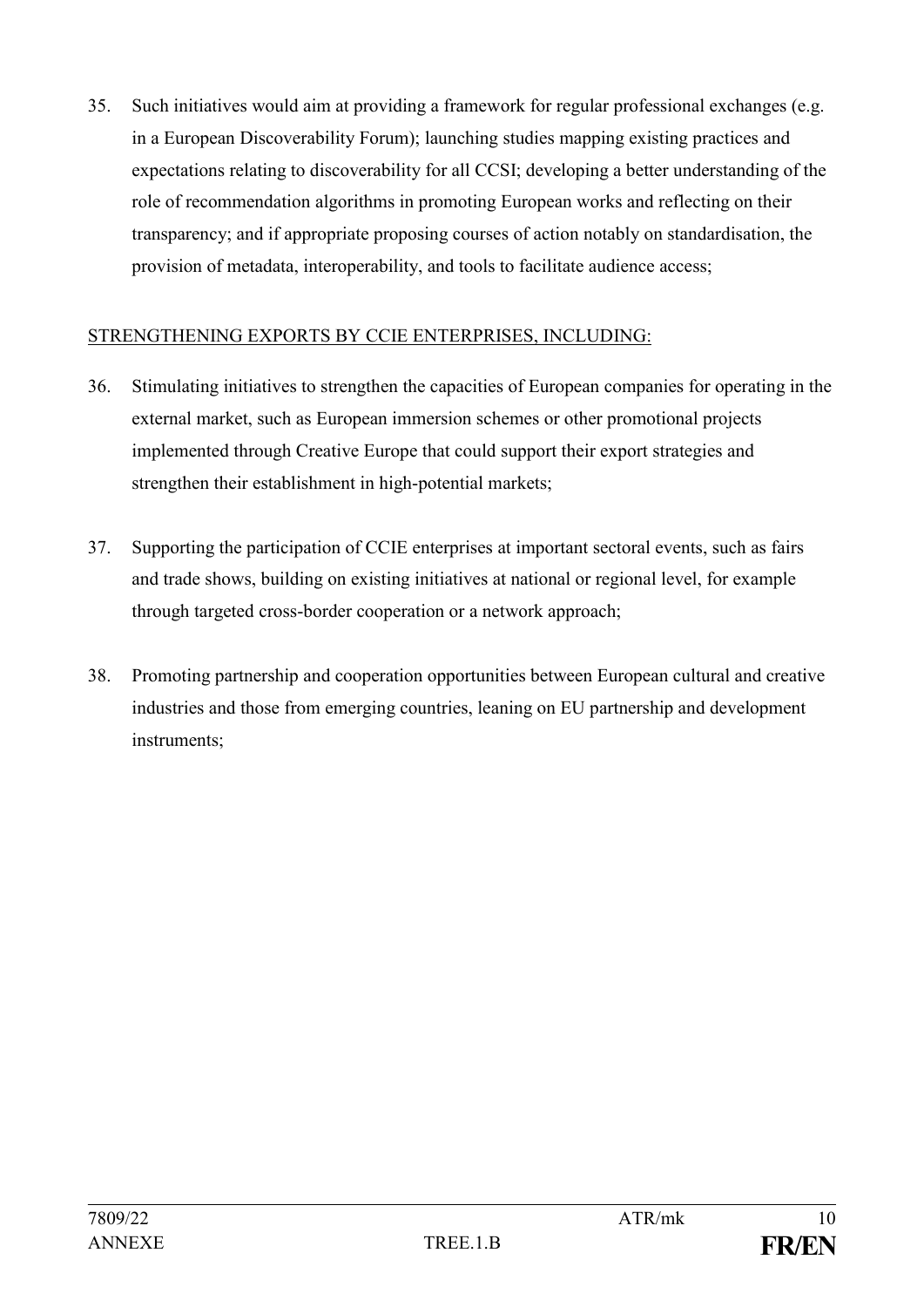## PROMOTING RESPONSIBLE POLICIES IN CCIE ENTERPRISES , INCLUDING:

- 39. Fostering, for example through awards and other incentives, in line with the UN Global Compact, responsible policies in terms of sustainability and environmental protection, in particular projects promoting innovative approaches in line with the circular-economy continuum, such as circular business models, eco-design principles and end-of-life management strategies;
- 40. Identifying good practices in the sustainable transformation of the CCIE and promote them at European level, including in the context of the New European Bauhaus initiative;
- 41. Encouraging the implementation of responsible policies in CCIE regarding antidiscrimination, copyright and related rights, including fair remuneration for rights-holders, better working conditions and social guarantees, and their inclusion in public financing.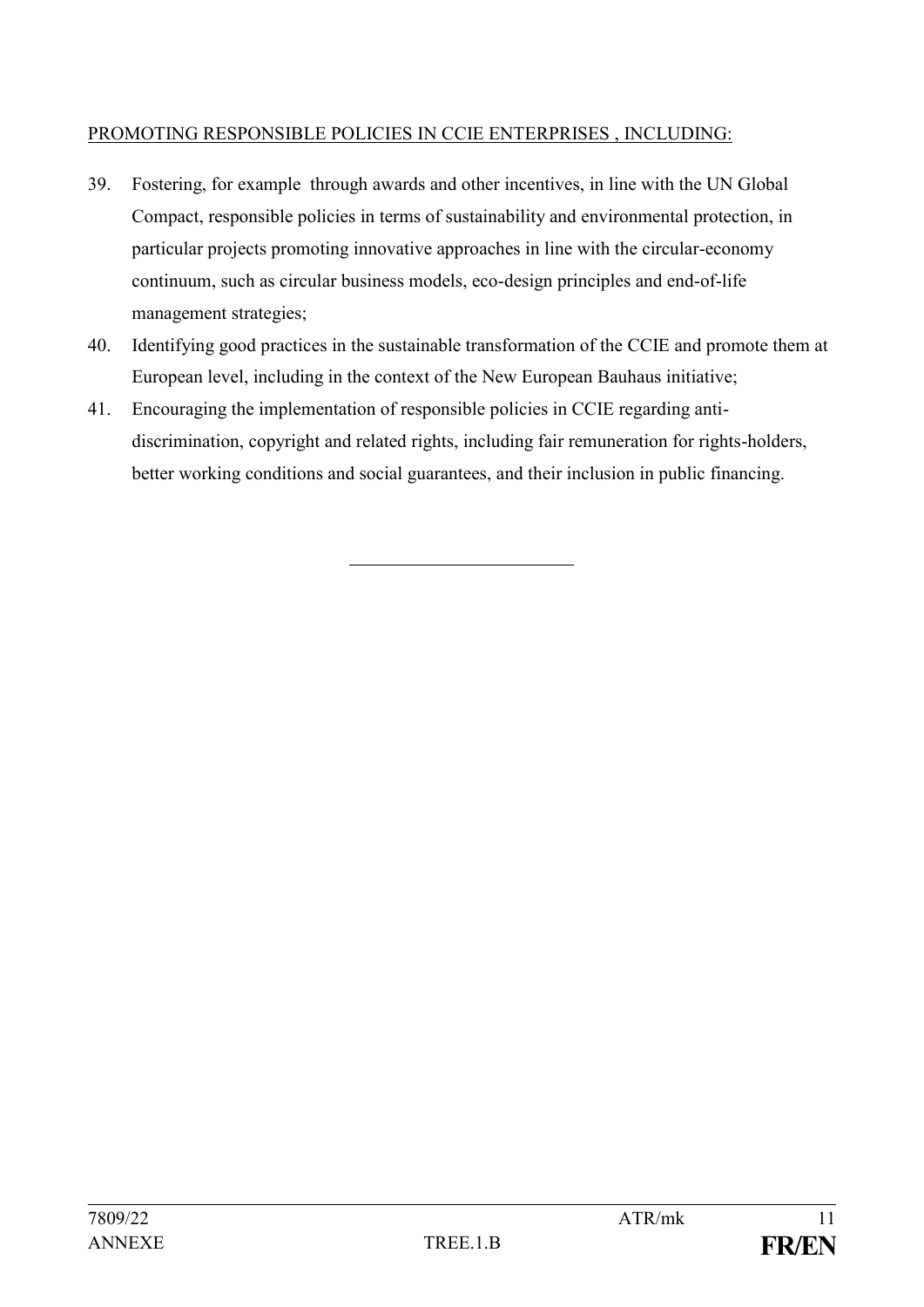## **ANNEXE DE L'ANNEXE**

#### **Conclusions**

- Council conclusions on cultural and creative crossovers to stimulate innovation, economic sustainability and social inclusion (2015/C 172/04)
- European Council conclusions of 21 July 2020 on the recovery plan and the multiannual financial framework for 2021-2027
- Council conclusions on the recovery, resilience and sustainability of the cultural and creative sectors (2021/C 209/03, 2.6.2021)
- Conclusions on Europe's Media in the Digital Decade: An Action Plan to Support Recovery and Transformation (2021/C 210/01)
- Council conclusions of 30 November 2021 on culture, high-quality architecture and built environment as key elements of the New European Bauhaus initiative
- Council conclusions of 30 November 2021 on increasing the availability and competitiveness of European audiovisual and media content

#### **Legislative acts**

• Regulation (EU) 2021/818 of the European Parliament and of the Council of 20 May 2021 establishing the Creative Europe Programme (2021 to 2027) and repealing Regulation (EU) No 1295/2013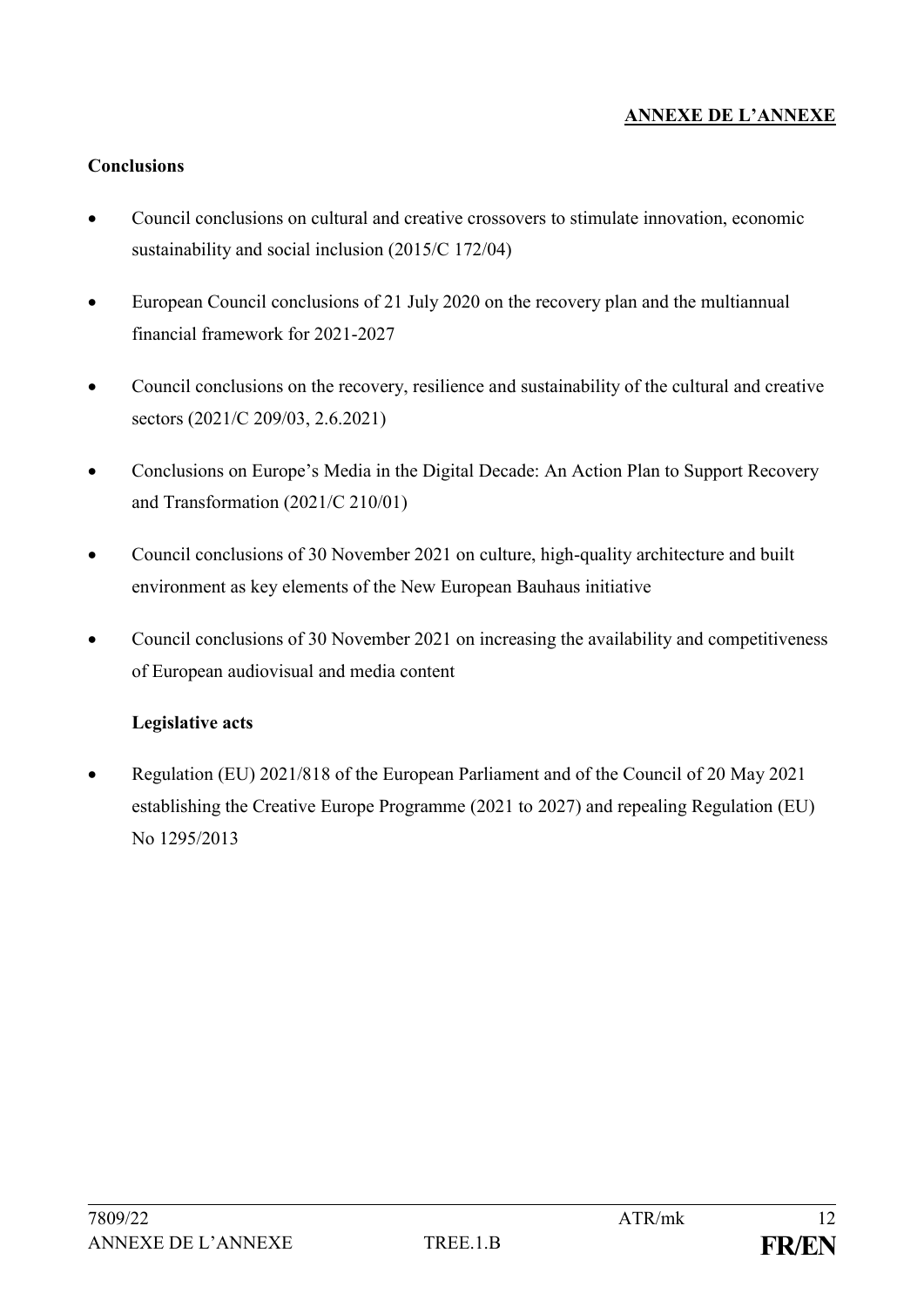### **Other relevant policy documents**

#### *Commission communications*

- European Commission Green Paper 'Unlocking the potential of cultural and creative industries' COM/2010/183 final
- Communication from the Commission to the European Parliament, the European Council, the Council, the European Economic and Social Committee and the Committee of the Regions – The European Green Deal, COM/2019/640 final
- Communication from the Commission to the European Parliament, the Council, the European Economic and Social Committee and the Committee of the Regions – Europe's Media in the Digital Decade: An Action Plan to Support Recovery and Transformation, COM/2020/784 final
- Communication from the Commission to the European Parliament, the European Council, the Council, the European Economic and Social Committee and the Committee of the Regions – A New Industrial Strategy for Europe, COM/2020/102 final
- Communication from the Commission to the European Parliament, the Council, the European Economic and Social Committee and the Committee of the Regions – 'Fit for 55': delivering the EU's 2030 Climate Target on the way to climate neutrality, COM/2021/550 final
- Communication from the Commission to the European Parliament, the Council, the European Economic and Social Committee and the Committee of the Regions – Updating the 2020 New Industrial Strategy: Building a stronger Single Market for Europe's recovery, COM/2021/350 final
- Communication from the Commission on EU guidelines for the safe resumption of activities in the cultural and creative sectors - COVID-19, COM/2021/4838